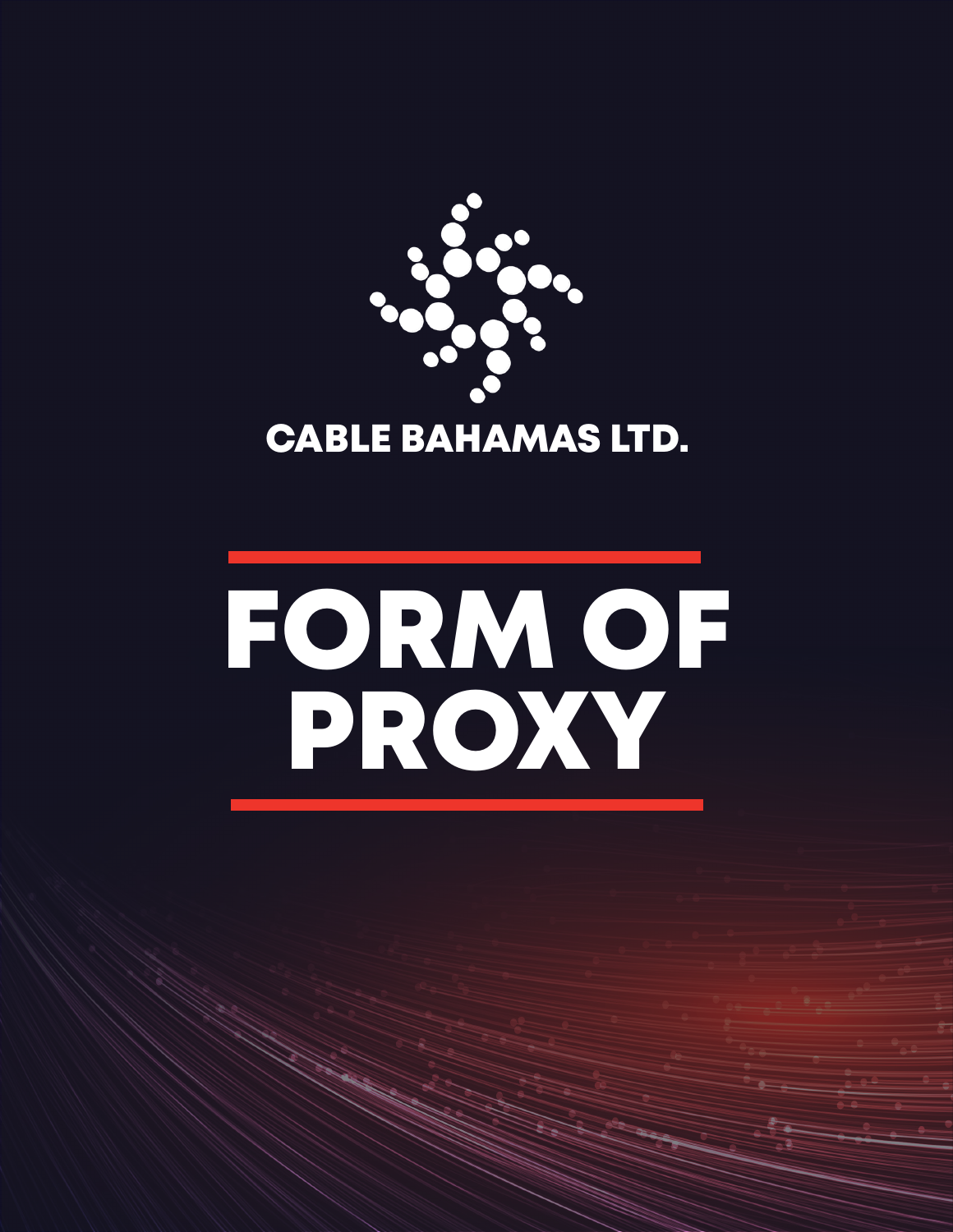|                                                                                                             | The undersigned | (please print) of                                                                                            |  |  |
|-------------------------------------------------------------------------------------------------------------|-----------------|--------------------------------------------------------------------------------------------------------------|--|--|
|                                                                                                             |                 | (please print)being a shareholder of Cable Bahamas Ltd. ("the Company"), hereby appoints                     |  |  |
|                                                                                                             |                 | Ross McDonald, Chairman of the Board of Directors of Cable Bahamas Ltd., or failing him, Franklyn Butler,    |  |  |
| Executive Vice Chairman & President and Chief Executive Officer of the Company or instead of either of them |                 |                                                                                                              |  |  |
|                                                                                                             |                 | (please print) as proxy of the undersigned to attend and vote                                                |  |  |
|                                                                                                             |                 | at the Annual General Meeting of Shareholders ("the meeting") of the Company to be held on Thursday, 2nd     |  |  |
| December 2021 and at any adjournment thereof. Notice of the meeting, together with the accompanying         |                 |                                                                                                              |  |  |
|                                                                                                             |                 | audited financial statements and the Proxy Statement have been received by the undersigned, and on behalf of |  |  |
| the undersigned to vote as specifically directed below.                                                     |                 |                                                                                                              |  |  |

- 1. To vote for, vote against or withhold from voting on the approval of the Minutes of the last Annual General Meeting held on 9th December 2020. Approval of Minutes: VOTE FOR VOTE AGAINST WITHHOLD FROM VOTING
- 2. To vote for, vote against or withhold from voting on the approval of the financial statements and the report of Auditors;

|                   | <b>Approval of financial statements &amp; Auditor's report:</b> |                      |
|-------------------|-----------------------------------------------------------------|----------------------|
| VOTE FOR <b>H</b> | VOTE AGAINST I                                                  | WITHHOLD FROM VOTING |

3. To vote for or withhold from voting on the election of the following directors, as specified in the Proxy

## Election of Directors:

| Mr. Ross McDonald             | VOTE FOR $\Box$    | WITHHOLD FROM VOTING        |
|-------------------------------|--------------------|-----------------------------|
| Mr. Gary Kain                 | VOTE FOR $\Box$    | WITHHOLD FROM VOTING        |
| Ms. Michele Merrell           | VOTE FOR $\square$ | WITHHOLD FROM VOTING        |
| Mr. Ranford Patterson         | VOTE FOR $\Box$    | WITHHOLD FROM VOTING $\Box$ |
| Mr. Franklyn Butler           | VOTE FOR $\Box$    | WITHHOLD FROM VOTING        |
| Mr. Michael J. Maura Jr.      | VOTE FOR $\Box$    | WITHHOLD FROM VOTING $\Box$ |
| Ms. Marylee Braynen-Symonette | VOTE FOR $\Box$    | WITHHOLD FROM VOTING        |

4. To approve the current level of remuneration for the Chairman, Vice Chairman, Committee Chairs and other Directors. Remunerations to remain at current level

| VOTE FOR | <b>VOTE AGAINST</b> |
|----------|---------------------|

 $\neg$  WITHHOLD FROM VOTING  $\neg$ 

 $\Box$ 

- 5. To ratify and confirm all acts, transactions and proceedings of Directors, Officers and Employees of the Company for the financial year ended June 30th 2021. Ratification of Directors, Officers and Employees: VOTE FOR  $\Box$  VOTE AGAINST  $\Box$  WITHHOLD FROM VOTING  $\Box$
- 6. To vote for or withhold from voting on the appointment of PricewaterhouseCoopers, 2 Bayside Executive Park, West Bay Street & Blake Road, P. O. Box N-3910, Nassau, N.P., Bahamas as the Auditor of the Company and to authorize the Directors to fix their remuneration. Appointment of Auditors VOTE FOR **NUTHHOLD FROM VOTING**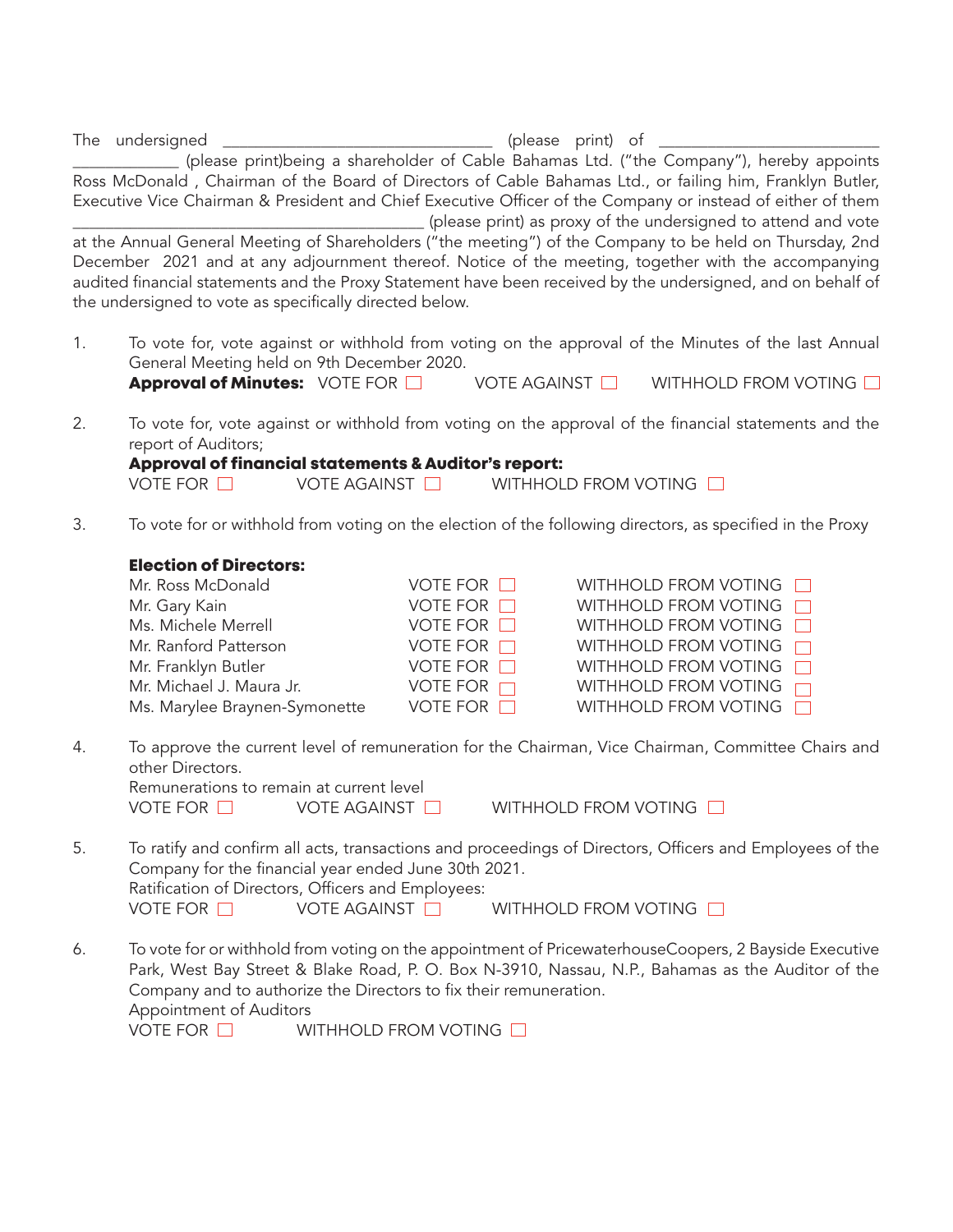7. To vote in their discretion upon any other business which may properly come before the meeting or any adjournment thereof. VOTE FOR VOTE AGAINST WITHHOLD FROM VOTING

The undersigned revokes any prior proxies to vote the shares covered by this proxy.

This proxy is solicited on behalf of the Management of the Company and will be voted as directed in the spaces provided above or, if no direction is given it will be voted in the affirmative for each of the above proposals.

Dated this day of the case of the 2021

(CORPORATE SEAL) (Signature of Shareholder)

(Signature of Joint Shareholder(s))

## NOTES

The persons named in this proxy are officers of the Company. Each shareholder submitting the proxy shall have the right to appoint a person or company to represent him/her at the Meeting other than the persons designated above. To exercise this right, the shareholder may insert the name of the desired representative in the blank space provided and strike out the other names or may submit another appropriate proxy.

In order for this form of proxy or other appropriate forms of proxy to be valid, it must be signed and should be dated by the shareholder of the shareholder's attorney. The signature should be exactly the same as the name in which the shares are registered. The proxy must be sent by mail or hand delivered to the offices of Bahamas Central Securities Depository Limited, 2nd Floor Fort Nassau Centre, British Colonial Hilton, Suite 202, P.O. Box N 9307, Nassau, Bahamas, no later than 4 p.m. on Thursday, 2nd, December 2021. If this form of proxy is received undated but otherwise properly executed, it will for all purposes be deemed to be dated on or before Thursday, 2nd December 2021.